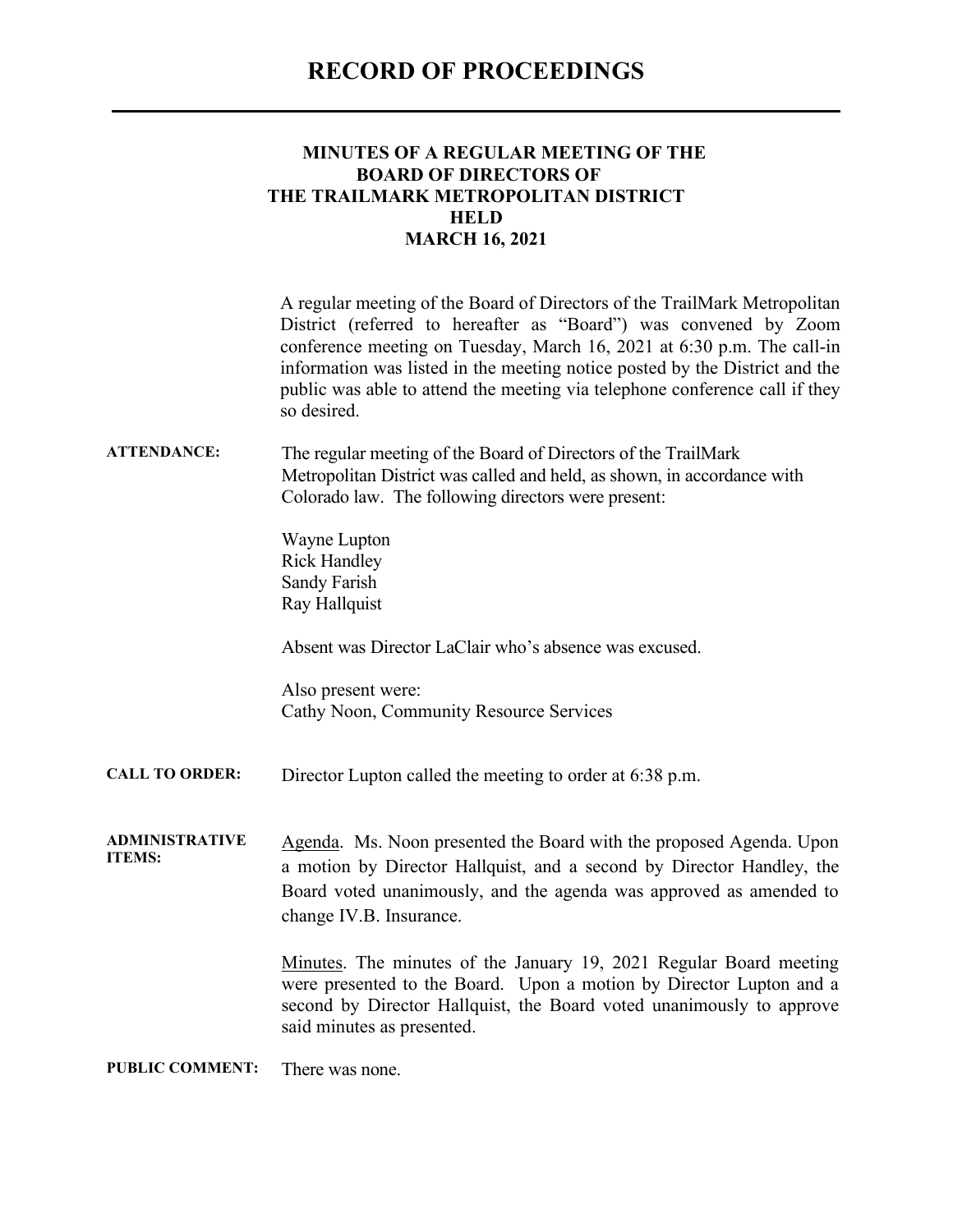| <b>FINANCIAL ITEMS:</b> | Review and Approve/Ratify Payment of Claims. After review, upon a         |
|-------------------------|---------------------------------------------------------------------------|
|                         | motion by Director Farish and a second by Director Hallquist the Board    |
|                         | voted unanimously to ratify the February 2021 Claims and a motion by      |
|                         | Director Farish and a second by Director Hallquist to approve the current |
|                         | March 19, 2021 claims of \$22,670.83                                      |

Review Cash Position. Ms. Noon reviewed the cash position February 28, 2021 adjusted to March 9, 2021. After review, upon a motion by Director Farish and a second by Director Hallquist, the Board accepted the cash position as presented.

Financial Statements. Ms. Noon reviewed the financial statements dated February 28, 2021. After review, upon a motion by Director Farish and a second by Director Hallquist, the Board accepted the financial statements as presented.

2020 Audit Exemption: Ms. Noon reviewed the 2020 audit exemption with the Board. After review, upon a motion by Director Hallquist and a second by Director Lupton, The Board accepted the 2020 Audit Exemption which will be filed with the State of Colorado by March 31, 2021.

**BOARD MEMBER ITEMS** Annual Homeowner's Newsletter: Ms. Noon presented the Board with a draft newsletter. After review, upon a motion by Director Lupton and a second by Director Hallquist, the Board accepted the annual newsletter and asked that the newsletter be sent electronically with the HOA monthly newsletter rather than print and mail to each home. The newsletter will also be posted to the TMMD website.

> Insurance: Director Handley asked if the District is insuring items that may also be insured by the TrailMark HOA (such as the fences, entrance monuments and other jointly maintained items). Ms. Noon reviewed the District's insurance which covers the ponds and reservoirs but not the joint property. The TrailMark HOA insurance covers those items.

| MAINTENANCE<br>AND OPERATIONAL<br><b>ITEMS</b> | <b>Aeration Systems</b>                                                     |
|------------------------------------------------|-----------------------------------------------------------------------------|
|                                                | Both systems are currently off for the winter and will be turned back on in |
|                                                | late March.                                                                 |
|                                                | FR2 Solar Aeration-This system was turned off for the winter on 1/29/21     |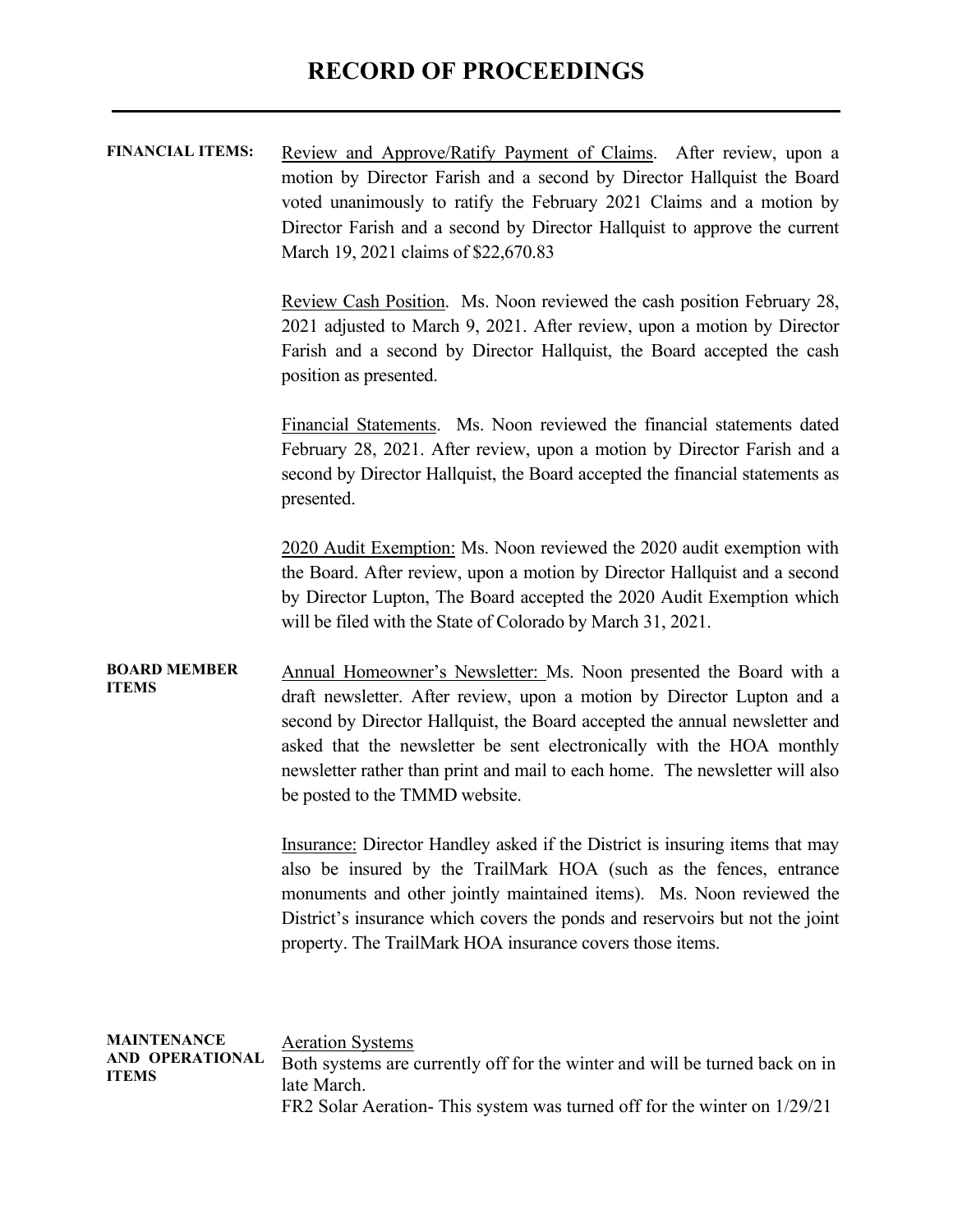## **RECORD OF PROCEEDINGS**

by turning the time clock to the off position. When off, this system will continue to charge and maintain the batteries.

FR1 Aeration- One of the four compressors was removed for servicing, which was done in Aquatics Associates shop on 2/5/21. They will reinstall this compressor when they turn all the aeration back on for the season.

Pond Maintenance Visits

Aquatics Associates pond maintenance work will begin in April for the 2021 season.

Director Lupton noted that he met with the Landscaper for the boat ramp about 2 weeks ago and he has not received a bid back yet.

Annual Fence Painting: Director Handley and Ms. Noon updated the Board on progress for this project. There are about 33 posts and 45 rails that need to be replaced prior to painting. Gantner will replace the posts, but Director Handley is working to obtain bids for the post replacement. The TrailMark HOA uses Beltran for fence repairs and Director Handley plans to make contact for a bid.

Mosquito Control Proposal 2021: After review, upon a motion by Director Lupton and a second by Director Hallquist, the Board accepted the proposal presented by Vector Disease Control for three one-year contracts. Director Lupton asked if the District had ever received a map of the areas that are monitored and treated. Ms. Noon will follow-up with Vector on that item as only a numerical list has been received previously.

**ADJOURNMENT:** There being no further business to come before the Board, upon motion duly made by Director Hallquist, seconded by Director Farish, and passed unanimously, the meeting was adjourned at 7:30 p.m.

Respectfully submitted,

Secretary for the Meeting